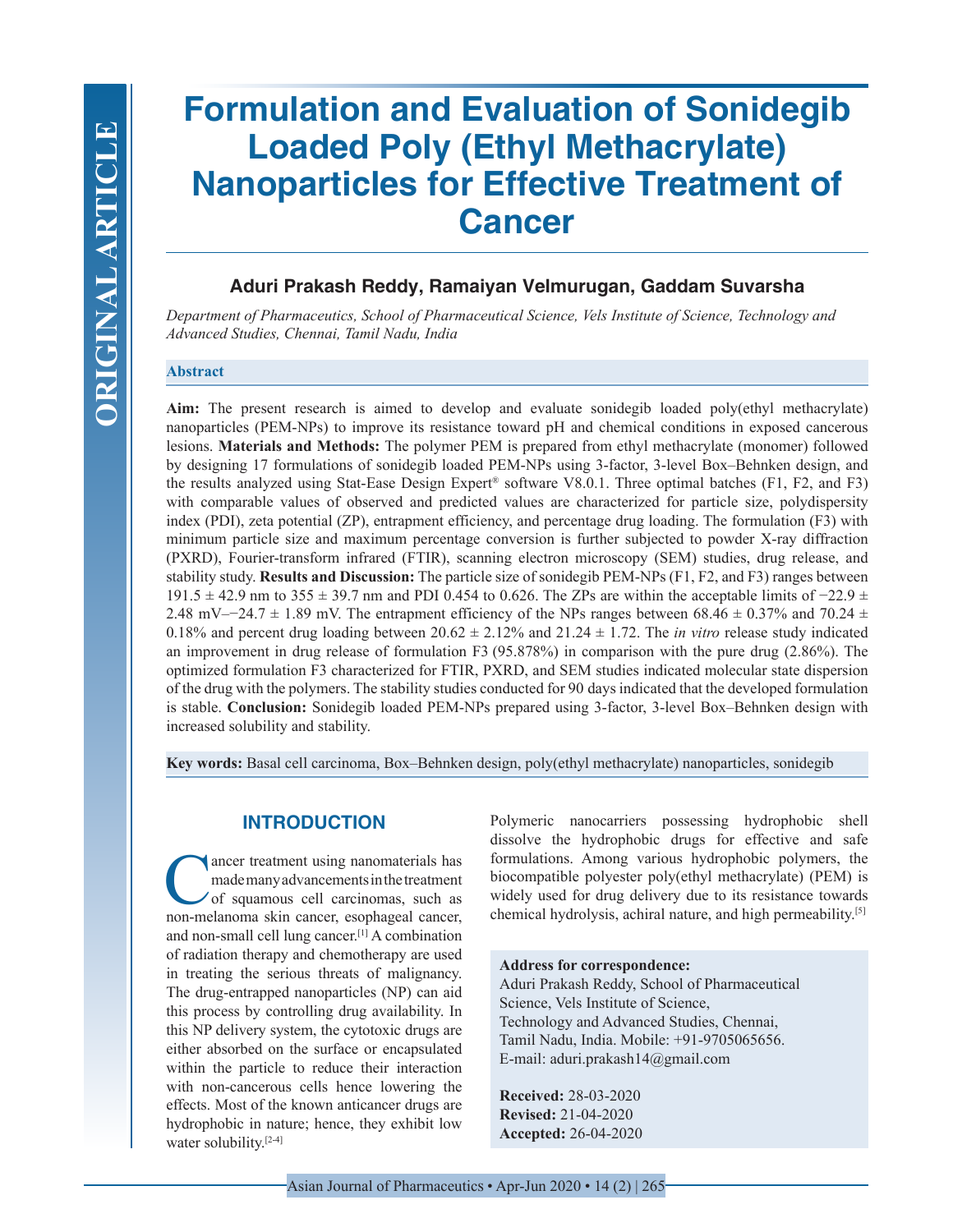Sonidegib is used for the treatment of advanced basal cell carcinoma after recovering from surgery or radiation therapy.[6,7] Sonidegib, chemically known as N-[6-(cis-2,6-dimethylmorpholin-4-yl)pyridine-3-yl]-2-methyl-4'- (trifluoromethoxy) [l,-biphenyl]-3-carboxamide, possess low absorption rate of 6–7%. The low solubility of sonidegib is due to low and dose-dependent absorption. It is a weak base with a measured pKa value of 4.20 and exhibits relatively poor aqueous solubility.[8] The solubility of sonidegib is pH-dependent and is further reduced as pH increases.[9] Sonidegib has been challenging to formulate due to poor water solubility and wettability.

The current investigation is aimed to develop and evaluate sonidegib loaded PEM-NPs to improve its resistance toward pH and chemical conditions in exposed cancerous lesions. The polymer PEM is prepared from ethyl methacrylate (EMA) using sodium dodecyl sulfate (SDS) (surfactant) and potassium persulfate. The formulations of sonidegib loaded PEM-NPs prepared using 3-factor, 3-level Box–Behnken design.

## **MATERIALS AND METHODS**

## **Materials**

Pure standard drug of sonidegib (purity >98%) was a kind gift sample from Sun Pharmaceuticals Ltd., India. Commercially available monomer EMA (EMA, containing ≤30 ppm monomethyl ether hydroquinone as an inhibitor, 99%, Sigma-Aldrich) was used without any further treatment. The analytical-grade initiators are potassium persulfate (PPS or KPS, Water-Soluble, ≥99%, Sigma-Aldrich) and 2, 2- azobisisobutyronitrile (AIBN, Oil-Soluble, 98%, Sigma-Aldrich) and were used as received. The emulsifier (or surfactant) was reagent-grade SDS (SDS, 99%, Sigma-Aldrich).

#### **Instruments**

Chemical analysis conducted using the Fourier-transform infrared (FTIR) spectrophotometer (Shimadzu FTIR 8400S, Japan). Powder X-ray diffraction (PXRD) patterns performed on X-ray diffractometer (Bruker D8 Advance). The morphology of the finely ground particles was observed under scanning electron microscopy (JOEL SEM, Model 6400F, JEOL, Tokyo, Japan).

#### **Preliminary solubility studies of sonidegib**

Solubility of sonidegib is determined at 28±1°C. 100 mg of pure drug was dissolved in various aqueous systems like distilled water, phosphate buffer (pH 7.4) phosphate buffer (pH 6.8), acetate buffer of pH 4.5, 0.01N HCl, pH 2.0 and 0.1 N HCl, pH 1.0 solution and agitated for 12 hours in rotary shaker. These solutions were allowed to equilibrate for the next 24 h and then centrifuged for 5 min at 2000 rpm. The supernatant liquid of each vial was filtered through Whatman filter paper no. 41. Then, the filtrates were diluted with water to get 30 µg/ml concentrations and absorbance was measured at 276 nm. The content of drug against the solvent blank present in each filtrate was calculated from the standard calibration curve.

#### **Preparation of PEM-NPs**

Preparation of sonidegib loaded PEM NP involves twostep processes. The first step involves the preparation and optimization of PEM NP, as reported.[10] The later step involves the preparation of sonidegib loaded PEM NP by freeze-drying technique as reported.[11]

A mixture of SDS (surfactant), potassium persulfate (initiator), 1-pentanol, and deionized water was charged into a three-necked, 250-mL flask equipped with a magnetic stirrer, a reflux condenser, and a thermometer. When the temperature in the system reached a designated level, EMA (monomer) was continuously added in very small drops for about 90 min. After the completion of addition, the reaction system was then maintained at the reaction temperature for a certain aging time.

## **Characterization of PEM NP**

#### *Percent conversion measurement (Y1)*

The percentage conversion of EMA was determined with the following equation:

$$
Conversion(\%)=\frac{w_1 - w_2}{w_3} \times 100
$$

Where  $w_1$  the weight of polymer is,  $w_2$  is the total weight of KPS, SDS, and 1-pentanol, and  $w_3$  is the weight of EMA.

#### *Particle size measurement (Y2)*

The mean particle size and the polydispersity (PD) were determined using dynamic light scattering device (Brookhaven Instruments Corporation) at the angle of 90°. The values obtained by this instrument are the hydrodynamic diameter (z-average diameter and effective diameter).

#### *Preliminary experiments*

Preliminary experiments conducted to optimize the process variables based on their effect on percent conversion and particle size. The reactions conducted by altering one parameter at a time while keeping other parameters constant.

The effects of SDS and cetyltrimethylammonium bromide (cationic), on the particle size of the resultant polymers, are investigated. The results indicate SDS reduced the particle size of poly ethyl (methacrylate), effectively hence used as the surfactant.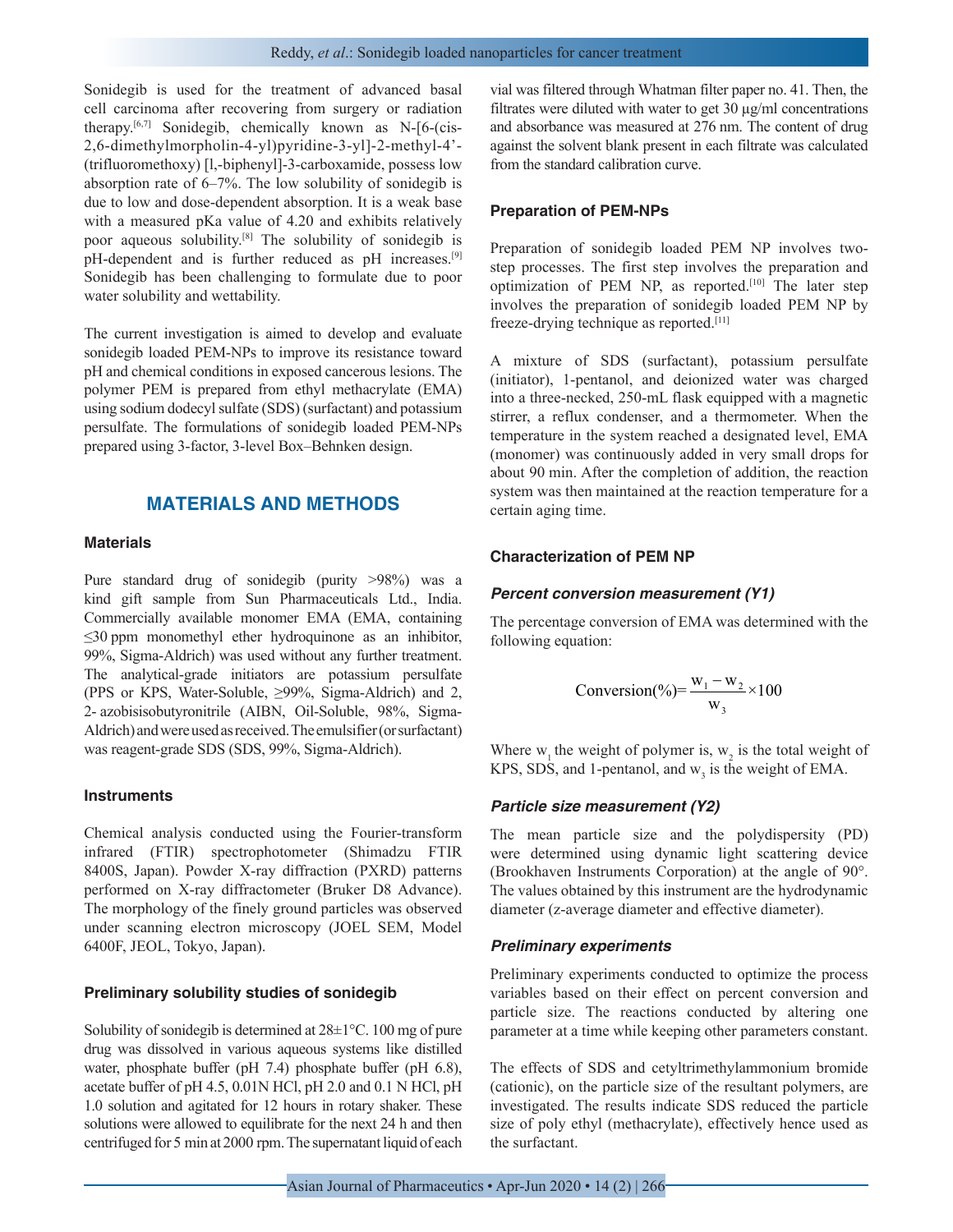#### *Selection of reaction temperature*

The effect of temperature on particle size and percent conversion of the polymer was studied by conducting the experiments at varying temperatures. The results indicated that the particle size decreases with an increase in the reaction temperature from 65 to 85°C. The conversion rate was found to be increased with an increase in the reaction temperature from 67 to 79°C. When the reaction temperature is above 79°C, there is no significant effect of the reaction temperature on the conversion.

The effects of the aging time on the monomer conversion and the particle size were studied. Results indicated that the aging time between 30 and 90 min had a significant impact on particle size and percent conversion.

| Table 1: The independent and dependent variables<br>in Box-Behnken design |                         |              |      |               |      |  |  |  |
|---------------------------------------------------------------------------|-------------------------|--------------|------|---------------|------|--|--|--|
| Independent variables                                                     | <b>Levels</b>           |              |      |               |      |  |  |  |
| Variable                                                                  | <b>Name</b>             | <b>Units</b> | Low  | <b>Middle</b> | High |  |  |  |
| А                                                                         | Amount of<br>surfactant | g            | 0.5  | 1             | 1.5  |  |  |  |
| R                                                                         | Reaction<br>temperature | °C           | 65   | 75            | 85   |  |  |  |
| C                                                                         | Aging time              | min          | 30   | 60            | 90   |  |  |  |
| Dependent variable                                                        |                         |              | Goal |               |      |  |  |  |
| Y1                                                                        | Percent<br>conversion   | $\%$         |      | Maximize      |      |  |  |  |
| Υ2                                                                        | Particle size           | Nm           |      | Minimize      |      |  |  |  |

#### *Design of experiments (DOE)*

DOE has been used as a powerful approach to reduce the variation in a process and, ultimately, to produce PEM NP with smaller particle size, and maximum percent conversion. Among various design approaches, the Box–Behnken design was used to optimize and evaluate main effects, interaction effects and quadratic effects of the process variables on the percent conversion and particle size.

According to Box–Behnken design, a total number of 17 experiments, including 12 factorial points at the midpoints of the edges of the process space and five replicates at the center point for estimation of pure error sum of squares, were performed to choose the best model among the linear, two-factor interaction model, and quadratic model due to the analysis of variance (ANOVA) F-value. The obtained *P* < 0.05 is considered statistically significant.

The study indicates that the amount of surfactant (A), reaction temperature (B), aging time (C) had a significant effect on the percent conversion (Y1) and particle size (Y2) of polymer NP. Therefore, by fixing the initiator amount and monomer amount and selected variables (A, B, C) studied at three different levels as low  $(-1)$ , medium  $(0)$ , and high  $(+1)$ . The independent factors and the dependent variables used in the design [Table 1].

The obtained responses for the dependent variables were given in Table 2. On the basis of preliminary studies, factors such as amount of surfactant  $(0.5-1.5 \text{ g})$ , reaction temperature (65–85°C), and aging time (30–90 min) were identified

| Table 2: Box-Behnken experimental design and observed responses |                                            |                                            |                               |                                          |                                        |  |  |  |
|-----------------------------------------------------------------|--------------------------------------------|--------------------------------------------|-------------------------------|------------------------------------------|----------------------------------------|--|--|--|
| Run                                                             | <b>Factor A</b><br>amount of<br>surfactant | <b>Factor B</b><br>reaction<br>temperature | <b>Factor C</b><br>aging time | <b>Response Y1</b><br>percent conversion | <b>Response</b><br>Y2 particle<br>size |  |  |  |
| $\mathbf{1}$                                                    | 1                                          | 65                                         | 30                            | 82.94                                    | 226.18                                 |  |  |  |
| 2                                                               |                                            | 65                                         | 90                            | 84.72                                    | 234.24                                 |  |  |  |
| 3                                                               |                                            | 75                                         | 60                            | 93.86                                    | 212.62                                 |  |  |  |
| 4                                                               | 1.5                                        | 75                                         | 30                            | 89.18                                    | 202.46                                 |  |  |  |
| 5                                                               | 1                                          | 75                                         | 60                            | 94.12                                    | 213.23                                 |  |  |  |
| 6                                                               |                                            | 75                                         | 60                            | 93.78                                    | 212.94                                 |  |  |  |
| 7                                                               |                                            | 85                                         | 30                            | 95.74                                    | 223.32                                 |  |  |  |
| 8                                                               | 0.5                                        | 85                                         | 60                            | 92.46                                    | 225.32                                 |  |  |  |
| 9                                                               | 1.5                                        | 65                                         | 60                            | 83.48                                    | 184.82                                 |  |  |  |
| 10                                                              | 1                                          | 85                                         | 90                            | 97.34                                    | 226.72                                 |  |  |  |
| 11                                                              | 0.5                                        | 65                                         | 60                            | 79.54                                    | 246.32                                 |  |  |  |
| 12                                                              | 1                                          | 75                                         | 60                            | 94.28                                    | 214.12                                 |  |  |  |
| 13                                                              | 1.5                                        | 75                                         | 90                            | 90.42                                    | 208.42                                 |  |  |  |
| 14                                                              | 0.5                                        | 75                                         | 90                            | 87.16                                    | 252.62                                 |  |  |  |
| 15                                                              | 1.5                                        | 85                                         | 60                            | 96.13                                    | 196.24                                 |  |  |  |
| 16                                                              |                                            | 75                                         | 60                            | 93.62                                    | 213.46                                 |  |  |  |
| 17                                                              | 0.5                                        | 75                                         | 30                            | 85.98                                    | 247.82                                 |  |  |  |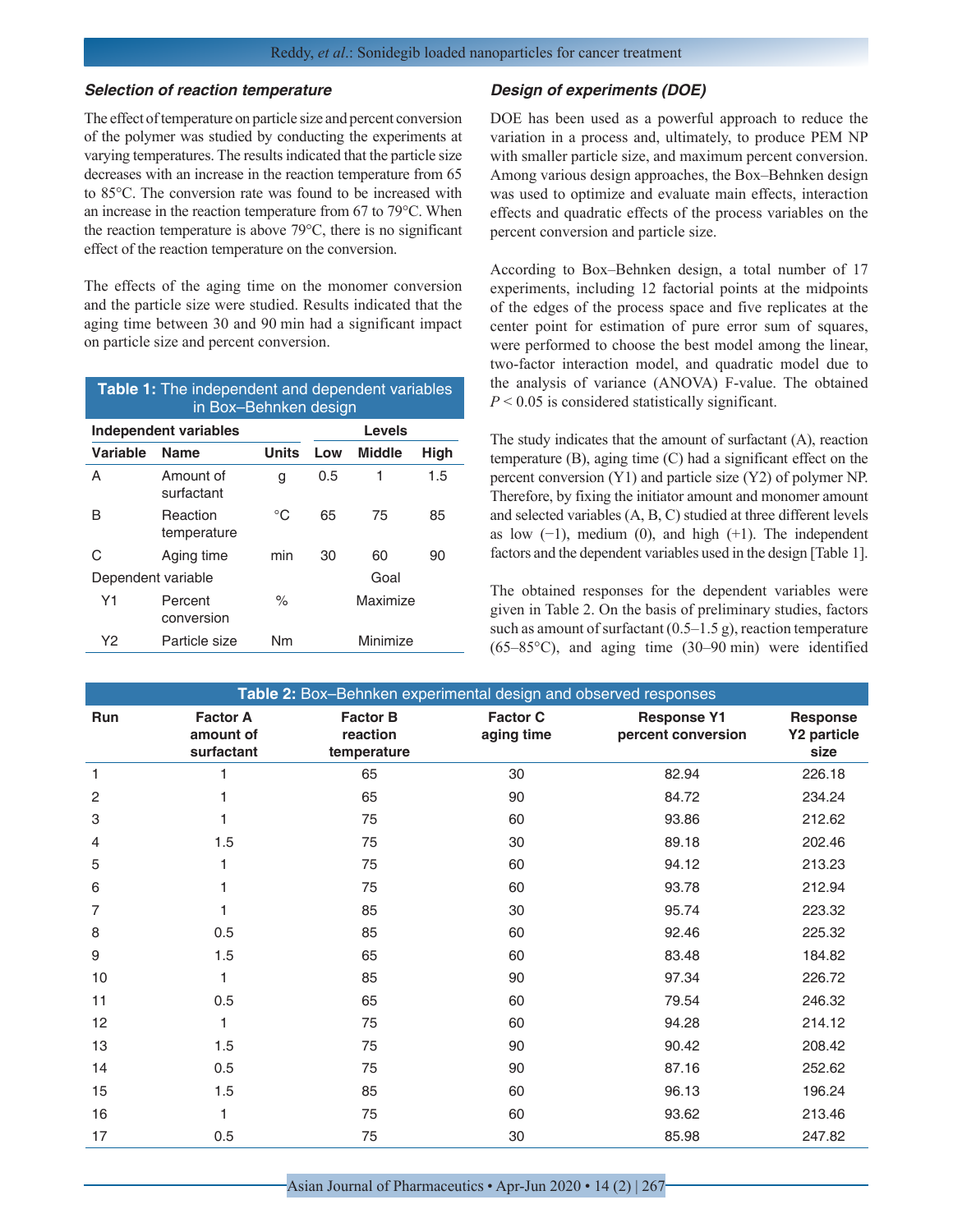as the process variables. The results analyzed using Stat-Ease Design Expert® software V8.0.1. Subsequently, three experiments were conducted for verifying the validity of the statistical experimental strategies.

The effect of the independent variables on each response parameters was visualized from the perturbation plots. In addition, two-dimensional contour plots were constructed using the output files generated by the Design-Expert software.[12-14]

#### *Preparation of sonidegib loaded PEM NP*

Accurately weighed quantity of PEM NP was suspended in 50 ml of Milli-Q water using a magnetic stirrer, then the excess amount of sonidegib was added until the free drug is precipitated, and the mixture was sonicated for 10 min and was kept for 24 h under stirring. The suspensions were centrifuged at 2000 rpm for 10 min to separate the free drug as a residue below the colloidal supernatant. The supernatant was freeze dried on a lyophilizer (LARK INDIA) at −20°C temperature and operating pressure 13.33 mbar. The dried powder was stored in a desiccator.

## **Characterization of sonidegib loaded PEM-NPs**

## *Determination of sonidegib loading in NPs*

A weighed amount of sonidegib loaded nanoformulation was diluted suitably and sonicated for 10 min, analyzed by ultraviolet (UV) spectrophotometer at 276 nm to determine the drug loading and entrapment efficiency using the following equations:

Wt. of sonidegib in  
loading efficiency (
$$
\% = \frac{\text{NPs(mg)}}{\text{Total wt. of NPs}} \times 100
$$

Wt. of sonidegib in  
Entrapment efficiency=
$$
\frac{\text{NPs (mg)}}{\text{Wt. of total sonidegib (mg)}} \times 100
$$

#### *FTIR spectroscopy*

FT-IR spectroscopy of sonidegib and its optimized formulations was performed using FTIR spectrophotometer (Shimadzu FTIR 8400S, Japan).

## *X-ray powder diffraction (XRPD) studies*

XRPD patterns of sonidegib and optimized formulations were conducted on an X-ray diffractometer (Bruker D8 Advance) at a scan rate of 5 min in the 2θ range.

## *Measurement of particle size, PD index PDI, and zeta potential (ZP) of sonidegib loaded PEM-NPs*

The particle size, PDI, and ZP of the PEM–NPs are measured using a Zetasizer (NanoZS90, Malvern, Worcestershire, UK). From the prepared nanodispersion, 100 mL was diluted to

5 mL with double-distilled water to get optimum kilo counts per second (Kcps) of 50–200 for measurements.

## *Scanning electron microscopy (SEM) studies*

The morphology of PEM NP studied by scanning electron microscope (SEM, Hitachi, Tokyo, Japan). The drugloaded PEM-NPs were suitably diluted with double distilled water (1 in 100) and a drop of NP formulation was placed on the sample holder and air dried. Then, the sample was observed at an accelerating voltage of 15,000 volts at various magnifications. Imaging was carried out in high vacuum.

## *In vitro drug release studies*

1.5 mL of sonidegib PEM-NP dispersion was added to 1.5 mL of each of buffer (pH 7.4), buffered saline, and bovine fetal serum in triplicate and incubated at 37°C up to 10 days. After periodic intervals, the samples were centrifuged at 3000 rpm, the supernatant was discarded, and the sonidegib pellet dissolved in ethanol (3 mL) and analyzed by UV visible absorption measurement at 276 nm.

## *Drug release kinetics*

The data obtained from the drug release study were fitted into various kinetic models such as zero order, first order, and Higuchi and Korsmeyer–Peppas model. The release data from the nanoformulation were determined by curve fitting method. Data obtained from *in vitro* release studies were fitted to various kinetic equations.

| <b>Table 3:</b> Regression equations for the responses $-$<br>percent conversion and particle size |                                                                            |  |  |  |
|----------------------------------------------------------------------------------------------------|----------------------------------------------------------------------------|--|--|--|
| <b>Response</b>                                                                                    | <b>Regression equation</b>                                                 |  |  |  |
| Y <sub>1</sub>                                                                                     | 93.93+1.76 A+6.37 B+0.72 C-4.01 A <sup>2</sup> -2.01<br>$R^2 - 1$ 73 $C^2$ |  |  |  |
| Y2                                                                                                 | 213.23-22.52 A-2.49 B+2.78 C+8.10<br>AB-1.16 BC+14.49 C <sup>2</sup>       |  |  |  |



**Figure 1:** Response surface plot indicating the influence of the amount of surfactant and reaction temperature on percent conversion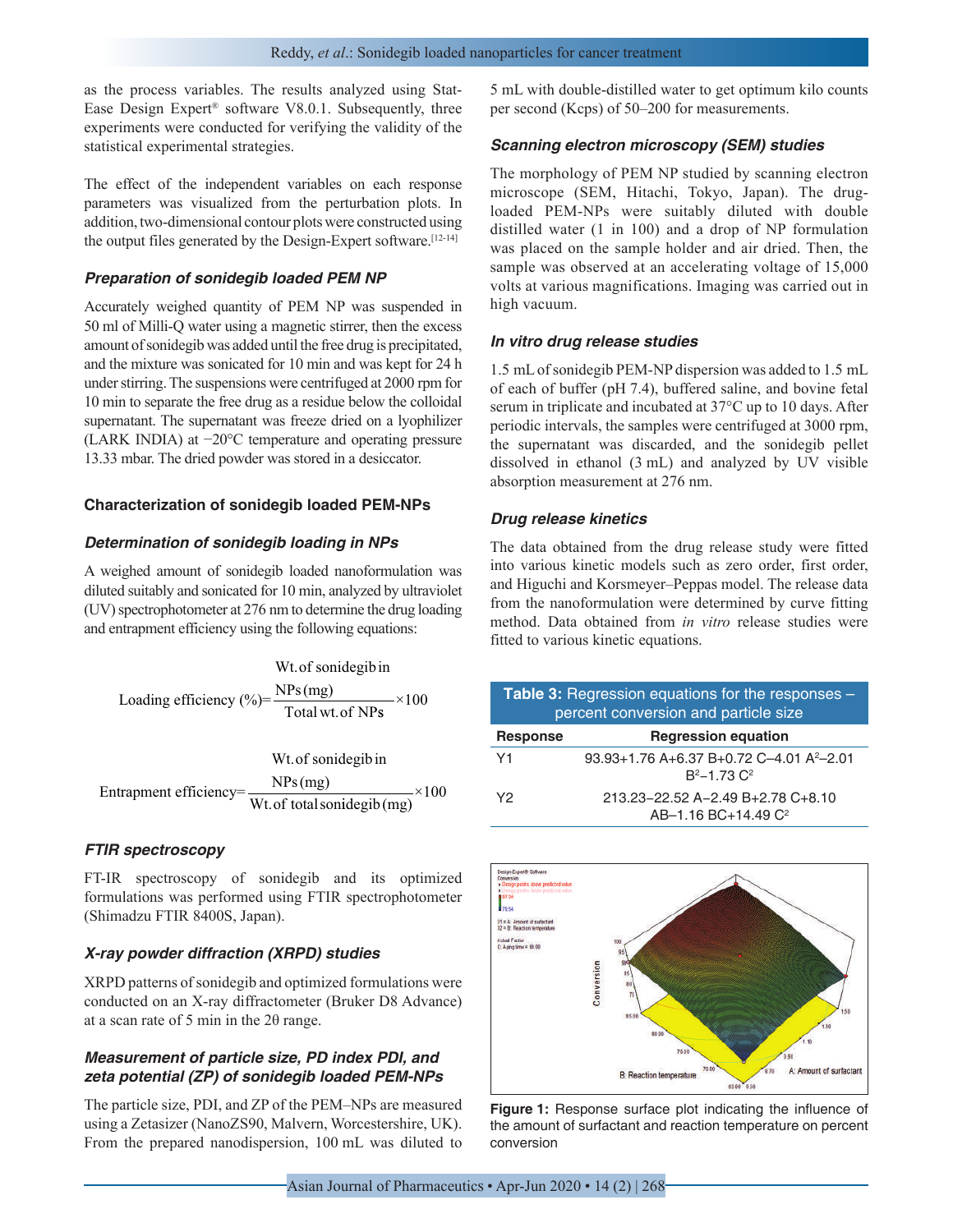#### *Stability studies*

Stability of sonidegib PEM-NPs suspension in screwcapped glass vials was evaluated over a time period of 90 days. Six samples were divided into two groups and stored at 25°C and 4°C. Drug leakage from NP and mean particle size was determined at the end of 1, 7, 15, 30, 45, 60, and 90 days.

## **RESULTS AND DISCUSSION**

#### **DOE**

Seventeen experiments were performed based on the Box–Behnken design. The factor combinations yielded different responses as presented in Table 2. Data analyzed using Stat-Ease Design Expert® software V8.0.1 to obtain ANOVA, regression coefficients, and regression equation. Mathematical relationships were generated through multiple linear regression analysis for the mentioned variables [Table 3]. These equations represent the effect of drug quantity to the amount of surfactant (A), reaction temperature

(B), and aging time (C) and their effect on percent conversion (Y1) and particle size (Y2). The coefficients of A, B, and C are related to the effect of these variables on the responses Y1 and Y2.

The percent conversion of the polymer was found to be in the range of 79.54–97.34. The mathematical model generated for particle conversion (Y1) was found to be significant with model F-value of 1296.02 implies the model is significant. There is only a 0.01% chance that a "Model F-value" this large could occur due to noise. Values of "Prob >F" <0.0500 indicate that model terms are significant. In this case, A,  $B, C, A<sup>2</sup>, B<sup>2</sup>, and C<sup>2</sup> are significant model terms. Values$ >0.1000 indicate that the model terms are not significant. If there are many insignificant model terms (not counting those required to support hierarchy), model reduction may improve your model. The "Pred R-Squared" of 0.9964 is in reasonable agreement with the "Adj R-Squared" of 0.9979. "Adeq Precision" measures the signal to noise ratio. A ratio >4 is desirable. The ratio of 112.115 indicates an adequate signal. This model can be used to navigate the design space. The "Lack of Fit F-value" of 0.73 implies the Lack of Fit is not significant relative to the pure error. There is a



**Figure 2:** a. Response surface plot showing the influence of the amount of surfactant and reaction temperature on particle size at constant level of C b.Response surface plot showing the influence of reaction temperature and aging time on particle size at constant level of A

| Table 4: Optimized values obtained by the constraints applies on Y1 and Y2 |                          |                                   |                              |                        |                                   |                              |  |
|----------------------------------------------------------------------------|--------------------------|-----------------------------------|------------------------------|------------------------|-----------------------------------|------------------------------|--|
| Independent variable                                                       | <b>Nominal</b><br>values | <b>Predicted values</b>           |                              | <b>Observed values</b> |                                   |                              |  |
|                                                                            |                          | <b>Percent conversion</b><br>(Y1) | <b>Particle size</b><br>(Y2) | Batch                  | <b>Percent conversion</b><br>(Y1) | <b>Particle size</b><br>(Y2) |  |
| Amount of surfactant                                                       | 1.4                      | 97.09                             | 199.11                       |                        | 96.82                             | 204.2                        |  |
| (A)                                                                        |                          |                                   |                              | 2                      | 97.11                             | 199.8                        |  |
| Reaction temperature<br>(B)                                                | 85                       |                                   |                              | 3                      | 96.23                             | 208.3                        |  |
| Aging time (C)                                                             | 60.5                     |                                   |                              |                        |                                   |                              |  |

| Table 5: The mean particle size, PDI, zeta potential, entrapment efficiency and % drug loading of sonidegib<br><b>PEM-NPS</b> |                   |            |                  |                  |                   |  |  |
|-------------------------------------------------------------------------------------------------------------------------------|-------------------|------------|------------------|------------------|-------------------|--|--|
| <b>Batch</b>                                                                                                                  | $MPS{\pm}SD$ (nm) | <b>PDI</b> | $ZP\pm SD$ (mV)  | $EE\pm SD$ (%)   | DR $\pm$ SD $(%)$ |  |  |
| F <sub>1</sub>                                                                                                                | $355 + 39.7$      | 0.626      | $-24.2 \pm 1.68$ | $70.24 \pm 0.18$ | $21.24 \pm 1.72$  |  |  |
| F <sub>2</sub>                                                                                                                | $344.9 + 41.6$    | 0.475      | $-22.9+2.48$     | $68.46 \pm 0.37$ | $20.62 \pm 2.12$  |  |  |
| F3                                                                                                                            | $191.5 + 42.9$    | 0.454      | $-24.7 \pm 1.89$ | $69.72 \pm 0.82$ | $20.84 \pm 0.94$  |  |  |

n=3 (P<0.05)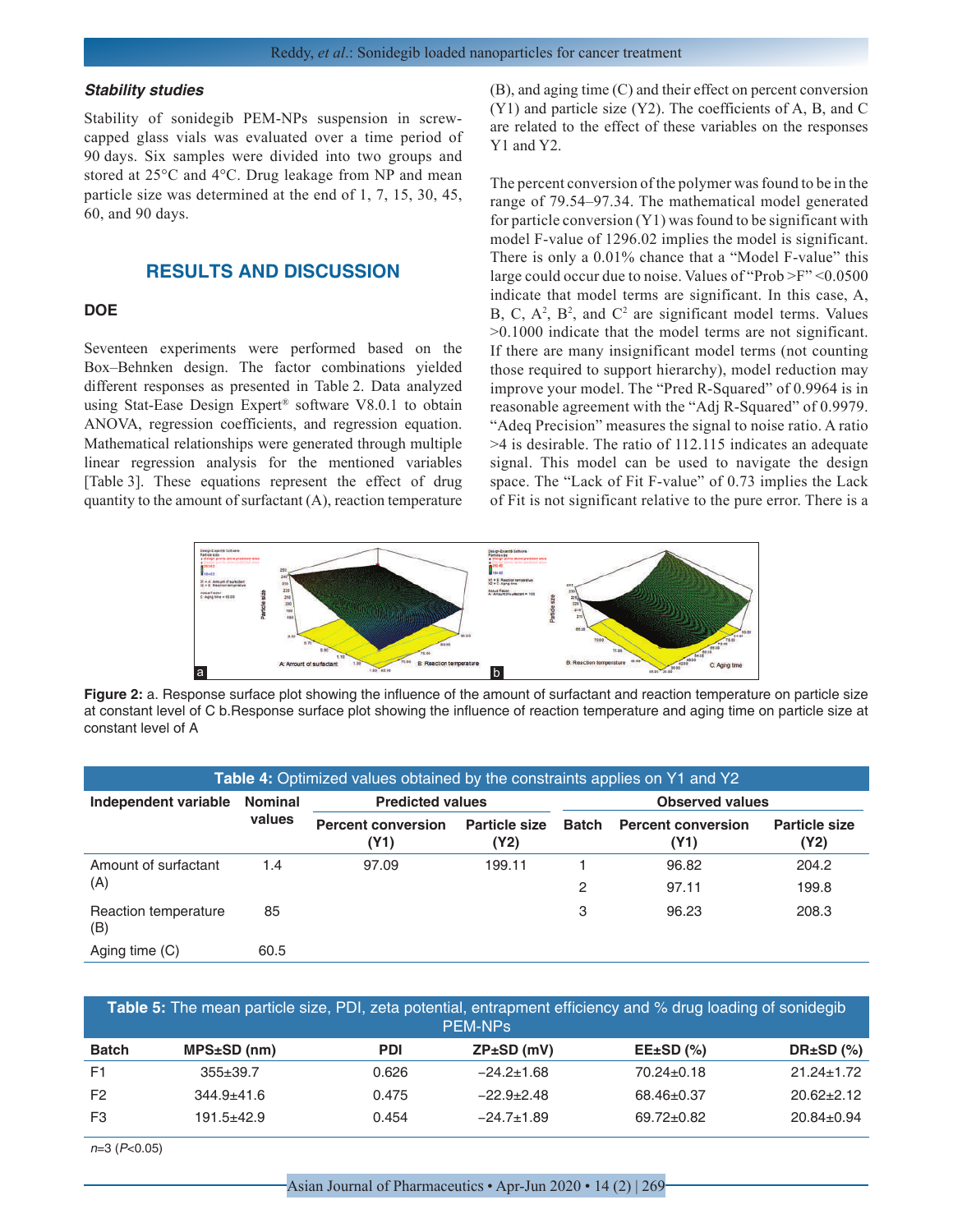

**Figure 3:** Particle size distribution of sonidegib poly(ethyl methacrylate) nanoparticles

65.06% chance that a "Lack of Fit F-value" this large could occur due to noise. Non-significant lack of fit is good – we want the model to fit. Results of the equation indicate that the effect of B is more significant than B and C. The influence of the main and interactive effects of independent variables on the particle size was further elucidated using the perturbation, three dimensional (3D) response surface plots, and the perturbation plot showing the main effect of A, B, and C on the percent conversion (Y1). Figure 1 clearly shows that B has the main and the major effect on Y1 followed by A and C which have a moderate effect on Y1. The relationship between the dependent and independent variables was further elucidated using 3D response surface plots and corresponding contour plots. At low levels of C (aging time), Y1 increases from 82.94% to 95.74%. Similarly, at high levels of C, Y1 increases from 84.72% to 97.34%.

The particle size of sonidegib PEM-NP lies in the range of 184.82 nm to 252.62 nm as shown in Table 2. The interaction between A and B on particle size at a fixed level of C is shown in Figure 2a. The interaction between B and C on particle size at a fixed level of A is shown in Figure 2b. At low levels of A, Y2 reduced from 252.62 nm to 225.32 nm. Similarly, at high levels of A, Y2 reduced from 208.42 nm to 184.82 nm. At low levels of B, Y2 reduced from 246.32 nm to 184.82 nm. Similarly at high levels of B, Y2 reduced from 226.72 nm to 196.24 nm. At low levels of C, Y2 reduced from 247.82 nm



**Figure 4:** Dissolution profile of original sonidegib and sonidegib poly(ethyl methacrylate) nanoparticles

to 202.46 nm. Similarly at high levels of C, Y2 reduced from 252.62 nm to 208.42 nm.

#### **Optimization and confirmation experiments**

The optimized levels and predicted values of Y1 and Y2 are shown in Table 4. Three batches of sonidegib PEM-NP prepared based to the predicted levels of A, B, and C. The predicted and observed values are shown in Table 4. Obtained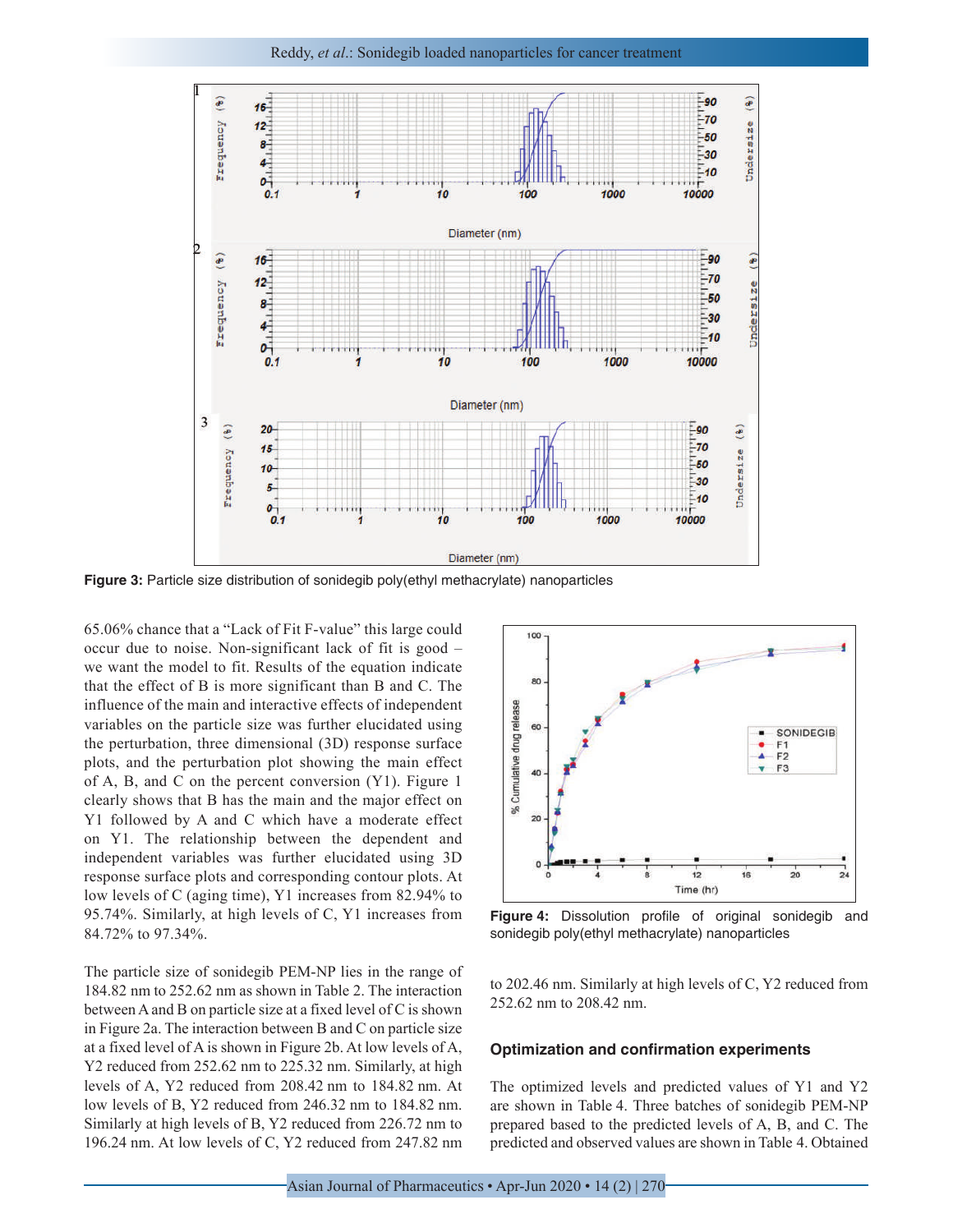

**Figure 5:** Fourier-transform infrared spectra of poly(ethyl methacrylate) nanoparticles, sonidegib and sonidegib poly(ethyl methacrylate) nanoparticles (F3)

Y1 and Y2 values were similar to the predicted values. All these batches characterized further.

### **Measurement of particle size, size distribution, and ZP**

The particle size of sonidegib PEM-NPs was found to be in the range of  $191.5 \pm 42.9$  nm-355  $\pm 39.7$  nm [Figure 3 and Table 5]. The particle size of the drug-loaded NP was increased compared to the plain NP. The PDI was ranging from 0.454 to 0.626, indicating the wide range of size distribution. The nanoformulations exhibited negative surface charge with the inclusion of sonidegib which clearly suggested the orientation of sonidegib in the lipid matrix. The surface charge is a key factor for the stability of colloidal dispersion. In our case, the ZP values sonidegib PEM-NPs were within  $-22.9 \pm 2.48$  mV- $-24.7 \pm$ 1.89 mV. Therefore, it seems that the sonidegib NP may have short-term stability. The total encapsulation efficiency of the NP formulations was determined and found to be ranging from  $68.46 \pm 0.37\%$  to  $70.24 \pm 0.18\%$ . The percent drug loading was in the range from  $20.62 \pm 2.12\%$  to  $21.24 \pm 1.72$ .

#### **Drug release study**

The dissolution profiles of plain sonidegib and sonidegib PME nanoformulation in the simulated gastric medium are as shown in Figure 4. The results indicate rapid and complete release of sonidegib from nanoformulation. From *in vitro*  release, it was found that the nanoformulation showed an increase in the rate of release as compared with the pure drug.



**Figure 6:** X-ray diffractogram of sonidegib pure drug and sonidegib poly(ethyl methacrylate) nanoparticles (F3)

The dissolution of pure sonidegib is <2% in 120 min, while the drug encapsulated in NP exhibited faster release. An average of 25–30% sonidegib was released within 60 min showing rapid burst release. The maximum release of sonidegib after 120 min from F3 was 46.334%. After the initial effect, the release rate was found to be slower from the nanoformulation. The slower and sustained release of sonidegib can be attributed to the diffusion of the sonidegib entrapped within the NP.

#### **Drug release kinetics**

Drug release data for the optimized PEM nanoformulation (F3) were fitted into various kinetic equations. These indicate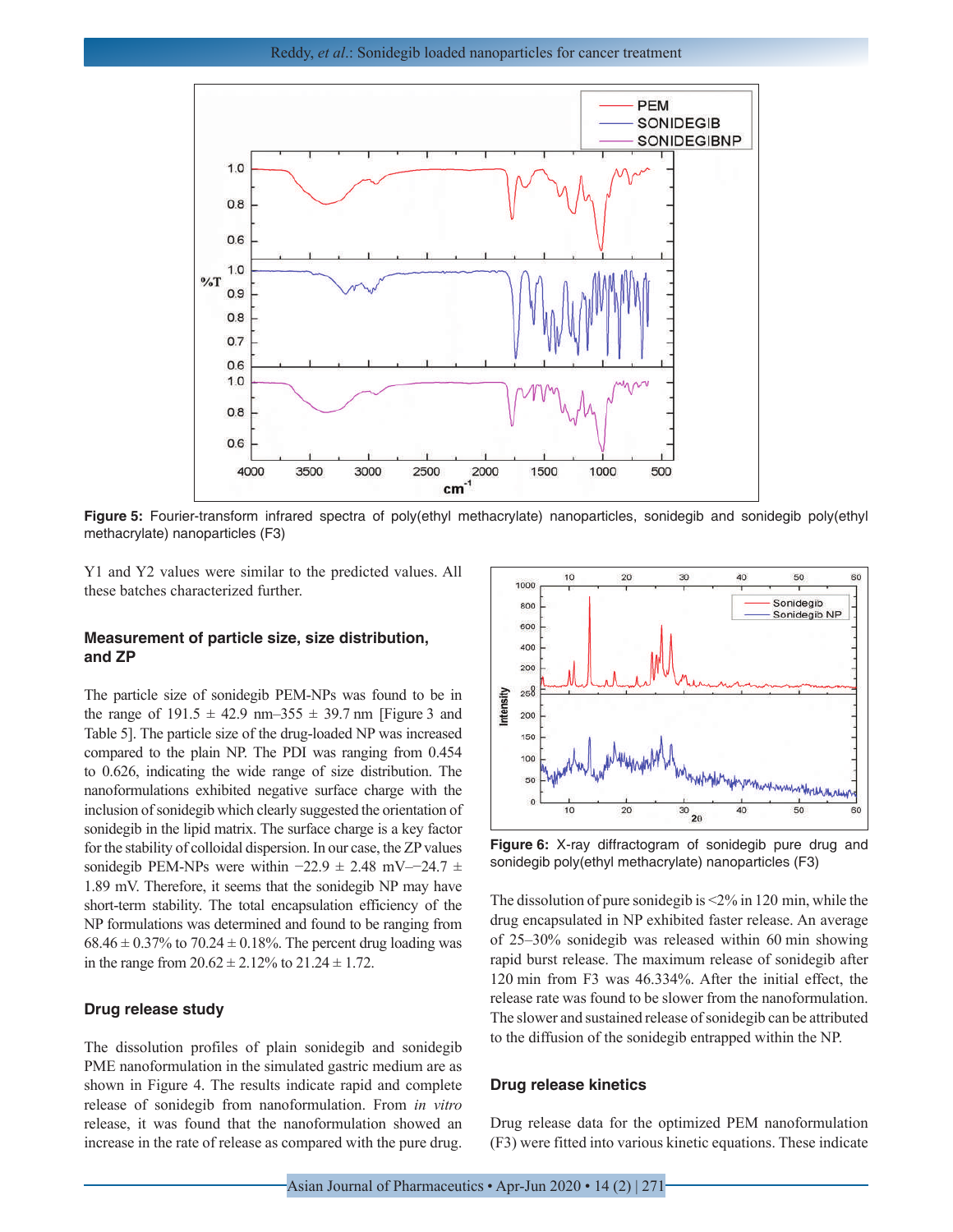

**Figure 7:** Scanning electron microscopy of sonidegib poly(ethyl methacrylate) nanoparticle (F3)

| Table 6: Particle size and entrapment efficiency of sonidegib PEM-NPs after 90 days of storage at refrigerated<br>and room temperature |                |                    |                  |                                           |                 |                  |                 |                  |
|----------------------------------------------------------------------------------------------------------------------------------------|----------------|--------------------|------------------|-------------------------------------------|-----------------|------------------|-----------------|------------------|
| <b>Temperature</b><br>$(^{\circ}C)$                                                                                                    |                | Particle size (nm) | efficiency (%)   | Release data (% CDR)<br><b>Entrapment</b> |                 |                  |                 |                  |
|                                                                                                                                        | 0 months       | 3 months           | 0 months         | 3 months                                  | 0 months        |                  | 3 months        |                  |
|                                                                                                                                        |                |                    |                  |                                           | 2 <sub>h</sub>  | 4 h              | 2 <sub>h</sub>  | 4 h              |
| $4\pm1$                                                                                                                                | $191.5 + 42.9$ | 198.5±33.2         | $69.72 \pm 0.82$ | $66.83 \pm 2.12$                          | $7.13 \pm 0.56$ | $13.26 \pm 1.45$ | $7.56 \pm 1.34$ | $14.12 \pm 2.15$ |
| $25 + 2$                                                                                                                               | $191.5 + 42.9$ | 194.27±21.86       | $69.72 \pm 0.82$ | $67.18 \pm 1.56$                          | $7.26 \pm 1.16$ | $13.6 \pm 0.92$  | $8.12 \pm 1.16$ | $13.82 \pm 1.13$ |
| $n=3$ ( $P<0.05$ )                                                                                                                     |                |                    |                  |                                           |                 |                  |                 |                  |

that sonidegib follows a non-Fickian (anomalous) with a strong correlation coefficient ( $R^2 = 0.94572$ ) of Korsmeyer– Peppas model.

rough surface is result of the rapid moisture loss from the wet mass thus resulting in pours.

## **FTIR spectroscopy**

The spectrum of sonidegib PEM-NPs revealed characteristic peaks of PEM at 1046 cm−1 and 840 cm−1, 1723 cm−1 for acrylate carboxyl group, similarly bands were found at 2920 cm<sup>-1</sup>, 1461 cm<sup>-1</sup>, and 1024 cm<sup>-1</sup> due to aliphatic C-H stretches. The mixed vibrations of CH3, aromatic C-C, and C-H of sonidegib were present in the loaded NP. The bands at 1383 cm−1, 1233 cm−1, and 962 cm−1 for bending of –OH of the two phenolics and an enolic group, respectively, indicate the presence of intact sonidegib in sonidegib loaded NP [Figure 5].

#### **PXRD pattern**

The PXRD of pure sonidegib indicated crystalline structure due to peaks observed at 10, 10.8, 13.5, 17.8, 24.4, 25.2, 26.1, and 27.7°. A reduction in crystallinity observed in the optimized formulation [Figure 6]. The diffraction spectrum of the nanoformulation vis-à-vis pure drug indicates the changes produced in the drug crystal structure. The sharp diffraction peaks associated with pure sonidegib are characteristic of its crystalline form. The absence of diffraction peaks in drug-loaded NP confirms that the sonidegib is present in amorphous form.

## **SEM studies**

SEM studies carried out on F3 formulation indicate that the sonidegib PEM-NPs were spherical with uniform size containing small porous and rough surface [Figure 7]. The

#### **Stability studies**

Table 6 indicates that no significant difference  $(P < 0.05)$  was found in entrapment efficiency and particle size of optimized formulation (F3) stored at refrigerated conditions and at room temperature.

## **CONCLUSION**

This work demonstrated the use of a 3-factor, 3-level Box– Behnken design for optimizing the process variables in the preparation of sonidegib loaded PEM-NPs. The PEM prepared from SDS (surfactant), potassium persulfate (initiator), and 1-PEM (monomer). Seventeen formulations of sonidegib loaded PEM-NPs prepared as per the DOE by considering the effect of drug quantity to the amount of surfactant  $(A)$ , reaction temperature  $(B)$ , and aging time  $(C)$ and their effect on percent conversion (Y1) and particle size (Y2). Three batches F1, F2, and F3 sonidegib loaded PEM-NPs prepared under optimized conditions and characterized. The formulation F3n with particle size  $191.5 \pm 42.9$  nm, PDI of 0.454, ZP of  $-24.7 \pm 1.89$  mV is chosen for further investigation. From *in vitro* release data, a significant improvement is observed in the rate of release of F3 when compared with the pure drug. The drug delivery followed coupled diffusion and erosion mechanism. The PXRD, FTIR, and SEM studies indicated the uniform stable distribution of the drug in its nanoformulations with spherical and porous structure. The stability study indicated that the formulation is stable for 3 months indicative of a stable sonidegib loaded PEM-NPs with increased solubility.